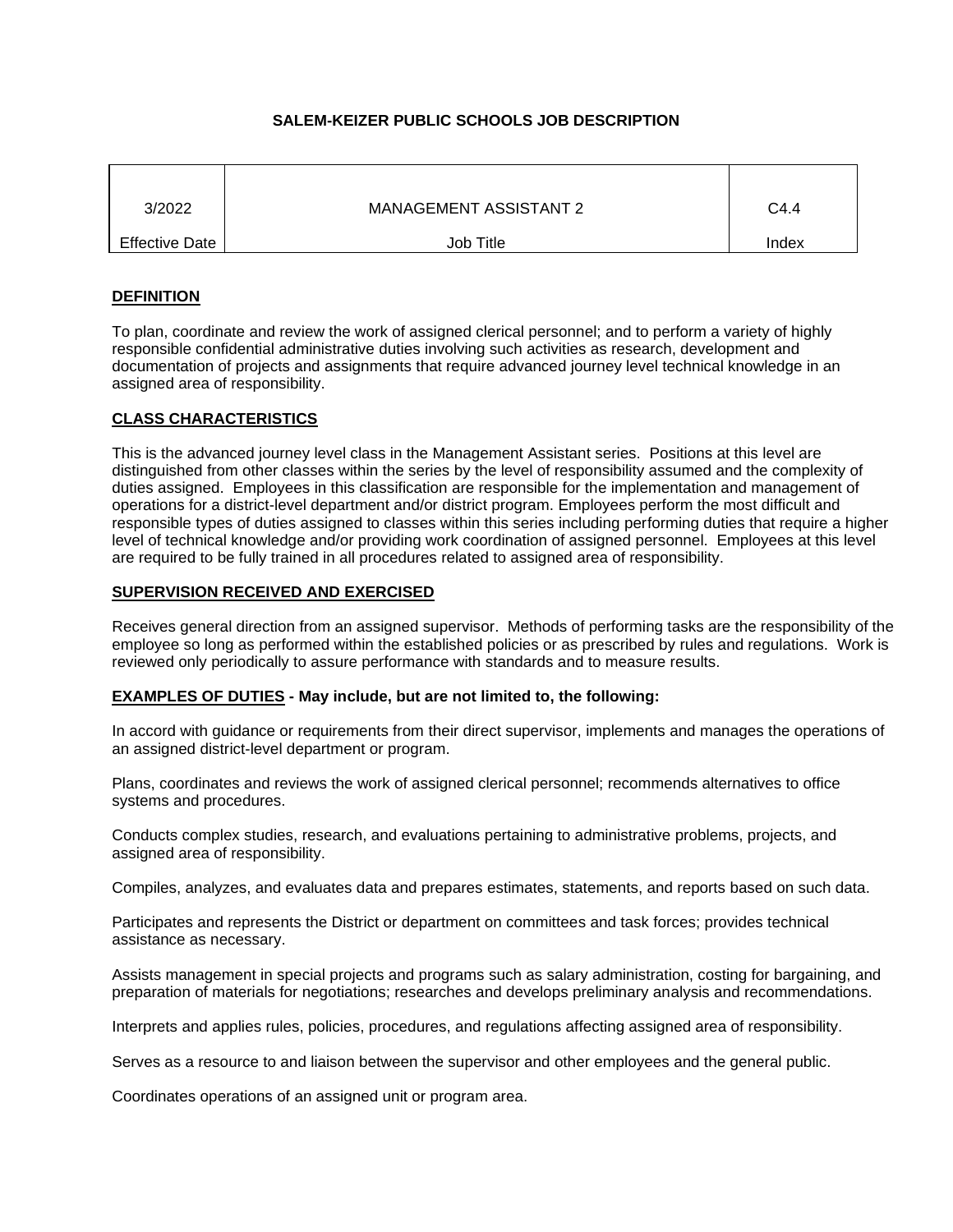Assists in the evaluation of employees in lower classifications.

Salem-Keizer Public Schools Management Assistant 2 (continued)

May arrange and organize meetings and training sessions as necessary.

Performs related duties consistent with job description and assignment.

### **MINIMUM QUALIFICATIONS**

#### **Knowledge of:**

Principles and practices of school administration and management including budgeting.

Statistical and analytical methods and techniques.

Principles and practices of research, problem solving, and program evaluation.

Principles and practices of work organization and simplification.

Principles and practices of planning, coordinating and reviewing the work of others.

Pertinent rules, policies, procedures, and regulations affecting assigned area of responsibility.

#### **Ability to:**

Research, compile and analyze complex technical information and to prepare narrative and statistical reports.

Exercise independent judgment in making technical and procedural decisions regarding work organization and assignment, work methods, and work products.

Assist in formulating and implementing technical and procedural policies and practices.

Assist in developing short and long range goals and objectives.

Plan, organize, and direct the flow of work within a large office with a high volume of work.

Monitor budgets, prepare reports on budget activities and make budget projections on major elements of District budget.

Operate a computer terminal to enter, revise, and retrieve information and to formulate methods of collecting and presenting information; and to generate complex reports.

Prepare complex technical reports.

Analyze and resolve technical and procedural problems and develop and implement plans and procedures.

Develop and maintain procedural systems and controls.

Evaluate and establish work priorities.

Coordinate the work of others and assist in evaluating the performance of employees.

Establish and maintain effective working relationships with those contacted in the course of work.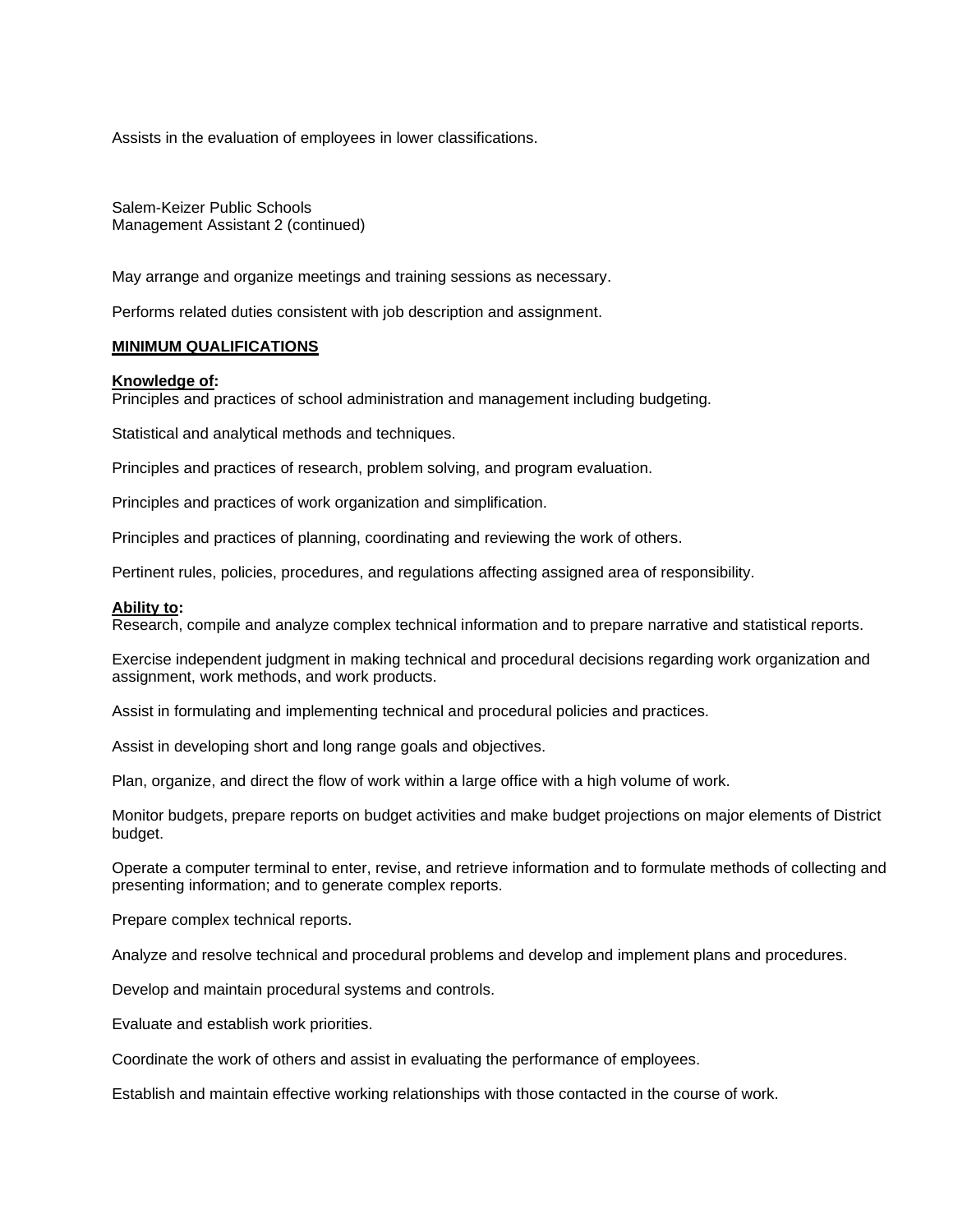Communicate clearly and concisely, both orally and in writing.